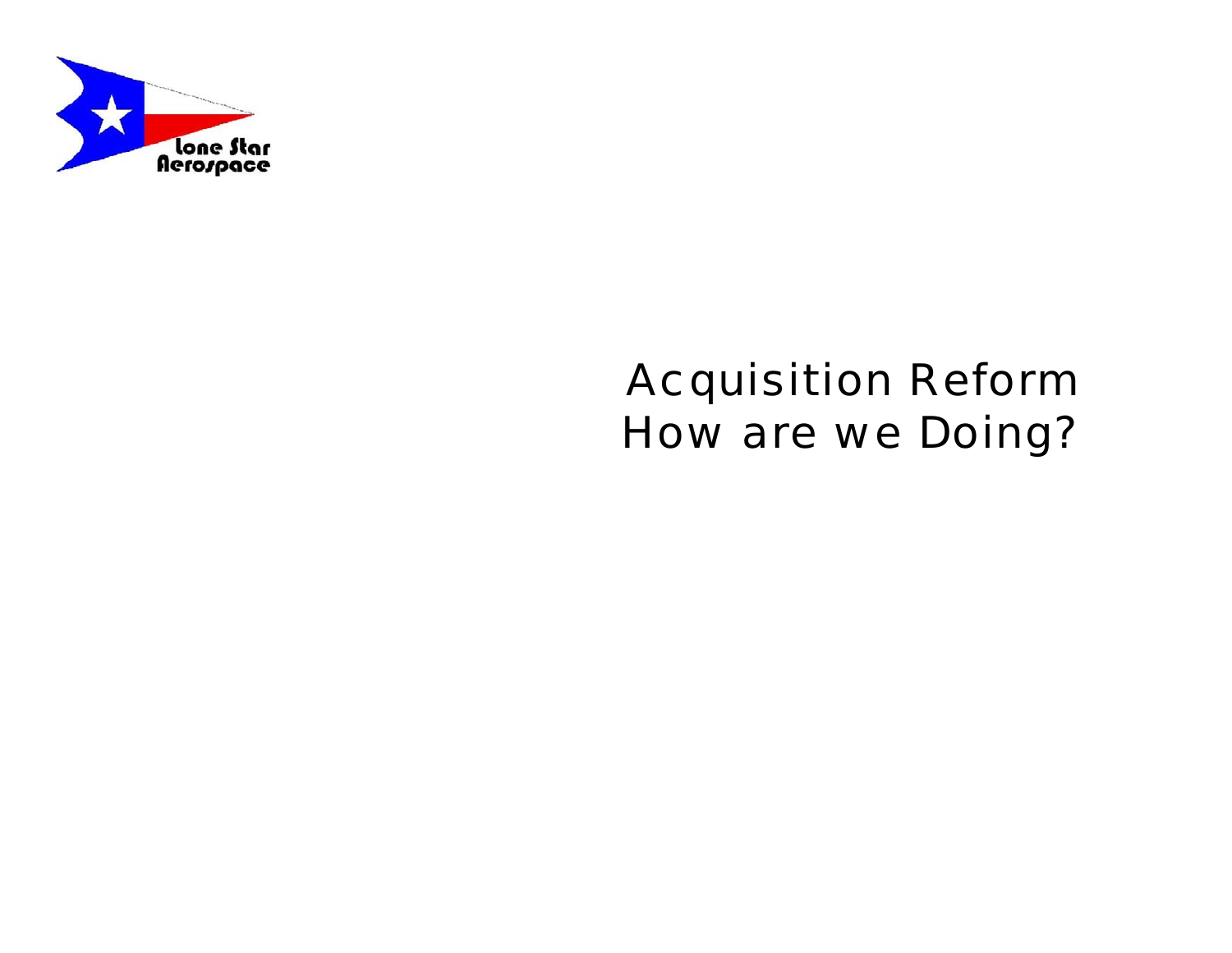

## Source of This Perspective

- • Lone Star provides support for industry in program capture and execution
	- Game Theory Modeling
	- Financial and Pricing Analysis
	- Outsourced Systems Engineering and Architecture
	- Requirements Derivation and Analysis
- • Lone Star provides program and product support for government
	- Requirements Derivation and Analysis
	- Cost of requirements
	- Export analysis
	- AoA

*These are Data Driven Work Products… Which drives our perspective*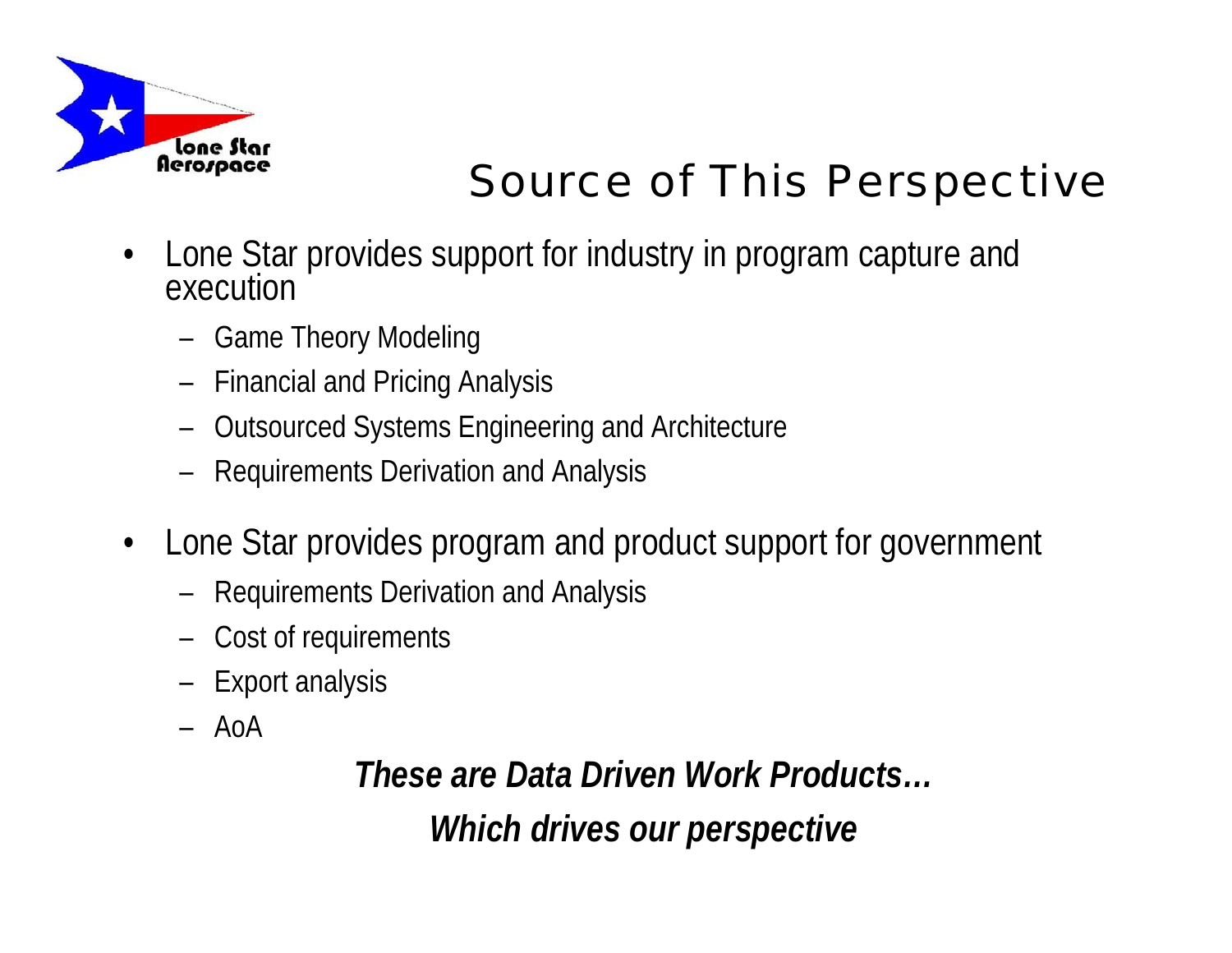

#### Example of a Client Study Monte Carlo Analysis of a Business Case

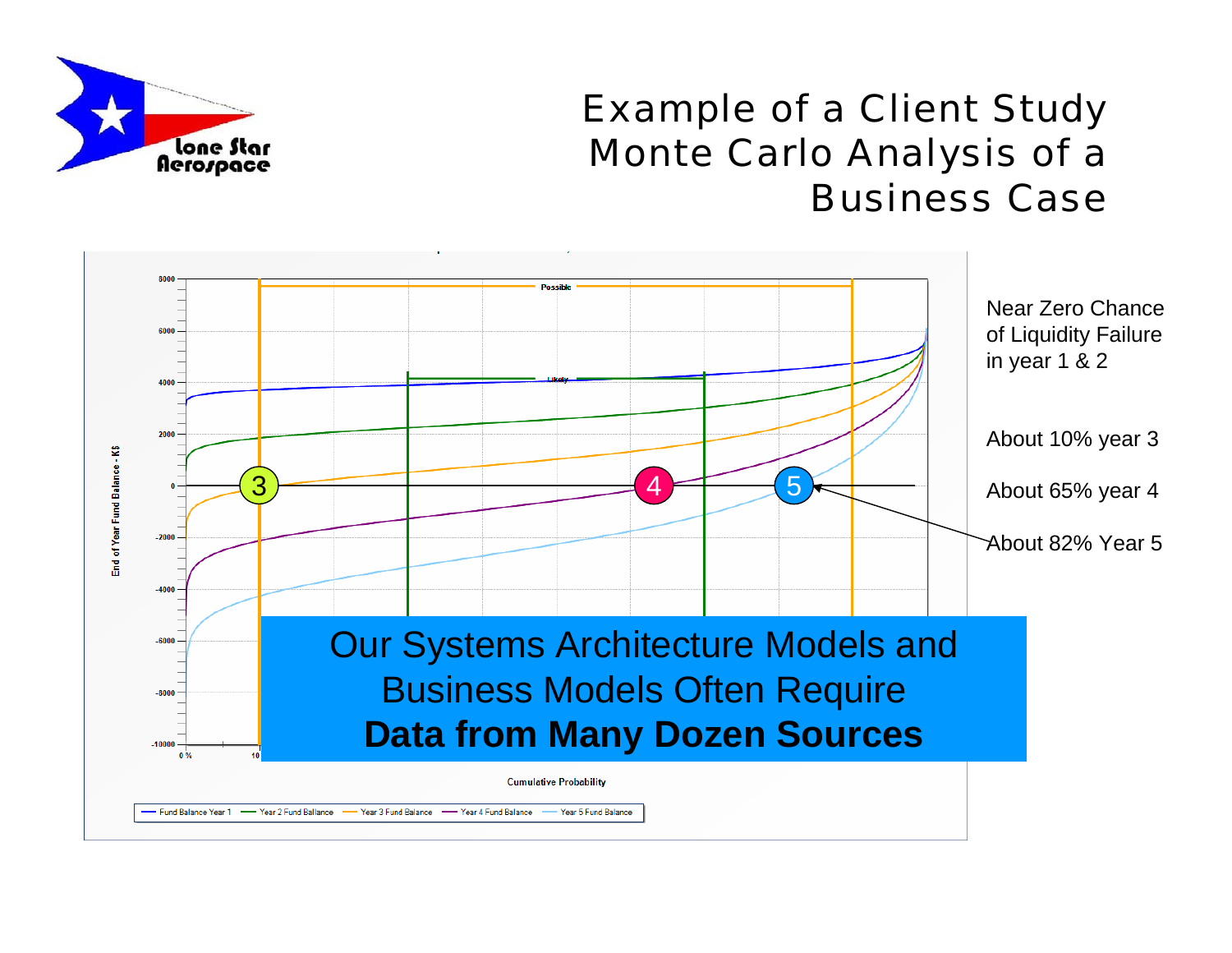

### One Customer Said…

"Lone Star, those are the data guys."

Which proves our marketing messages didn't stick.

But also shows customers believe we do FACT BASED MANAGEMENT AND ANALYSIS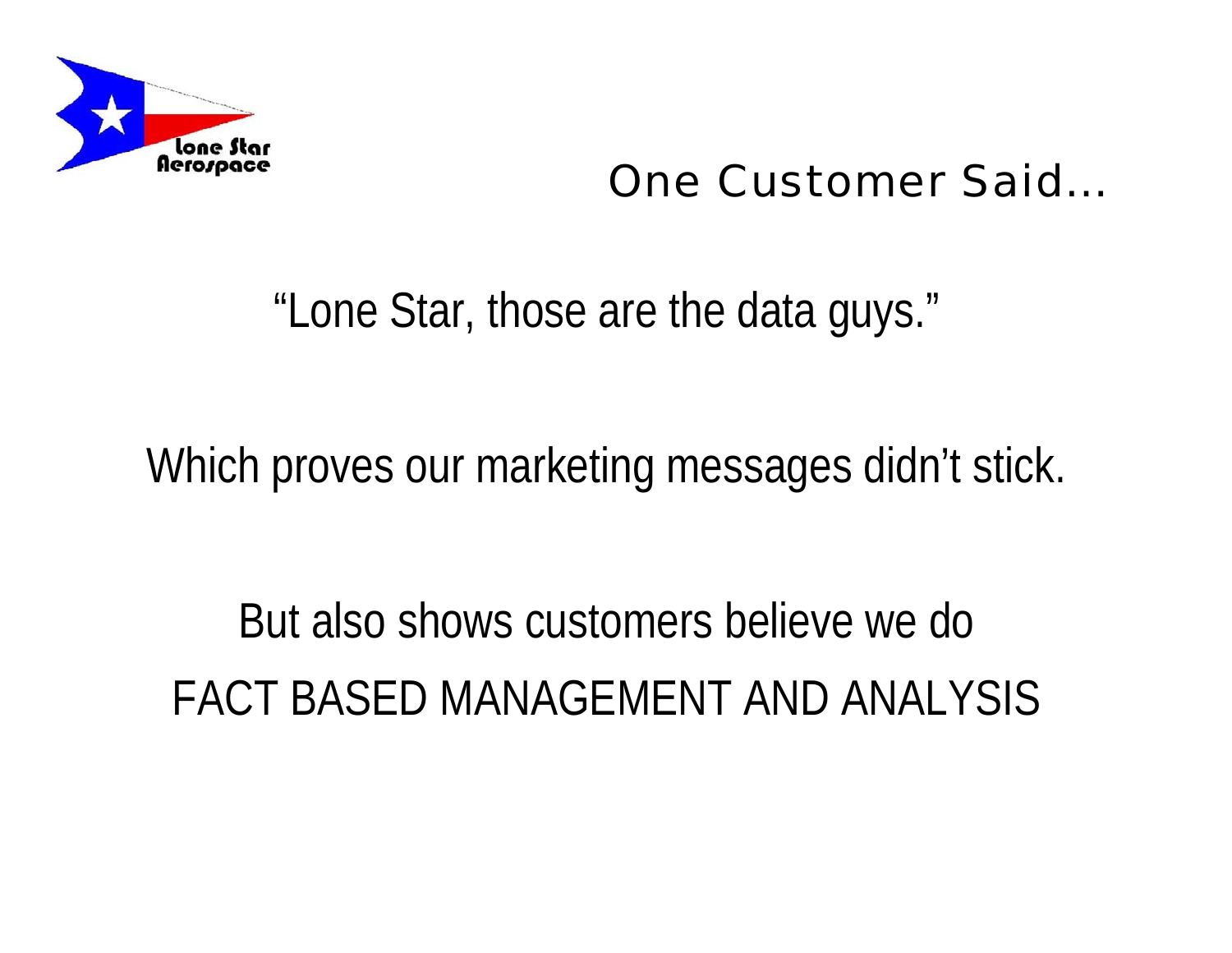

## Rate Commercial Product Technology Change

- We examined data from product developments in more than 10 industries
	- Data from hundreds of product developments
- We found that product development times outside aerospace and defense are accelerating
- We found that other industries are shortening their product development cycles, and are seeing more of their product development complete on time
- We found that the pace of introduction of new component technologies and standards *was accelerating – non Defense is better, and the gap is getting wider*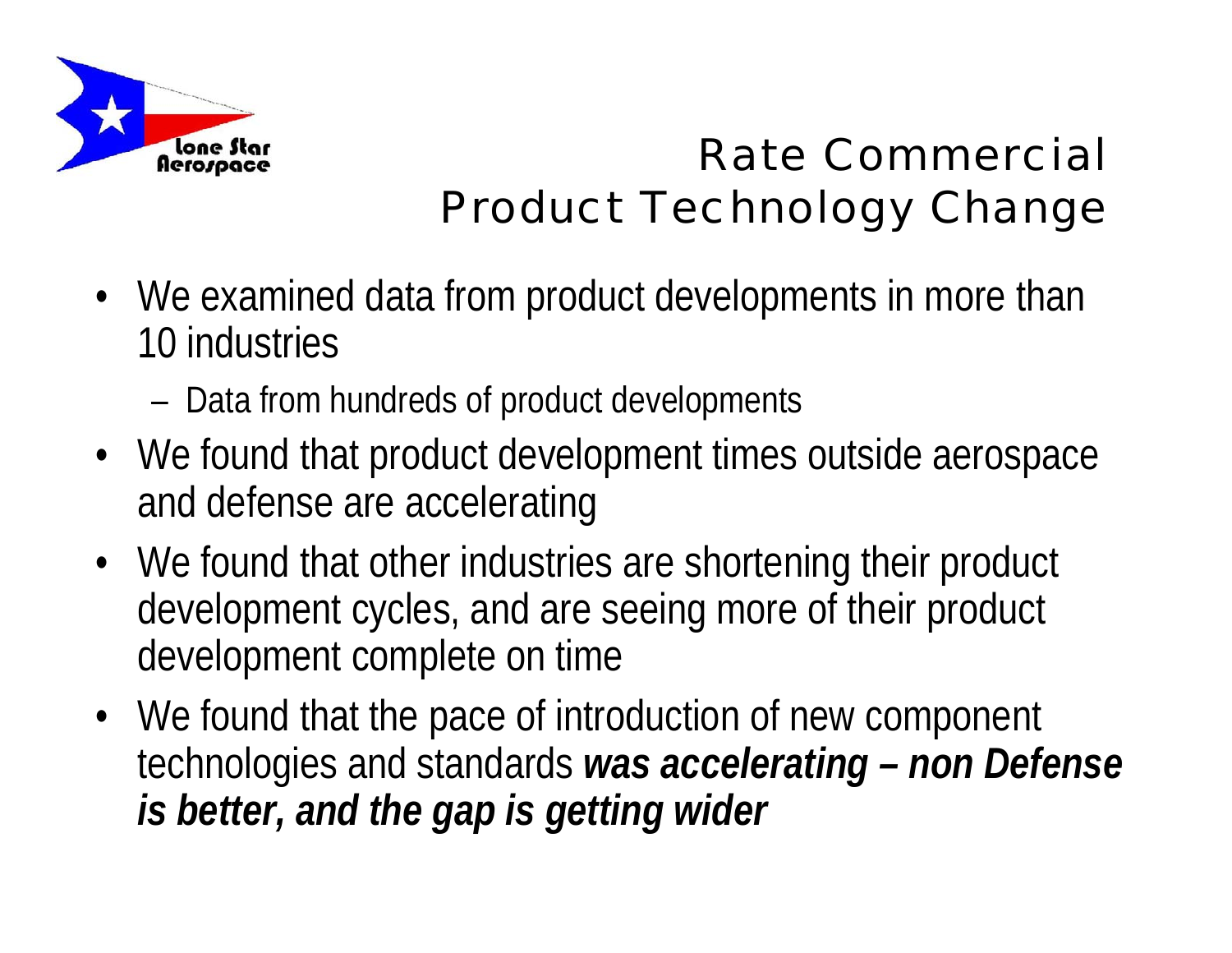

#### Meanwhile, Defense Is NOT a Primary Source of New Technology



- • For about 20 years, private sector funds the majority of R&D; mostly non-defense
- • Since 9-11, there has been a slight upswing in Government R&D
- • But, the long term trend remains unabated
- • The defense market is a relatively unimportant source of market place innovation and a small fraction of Government funded R&D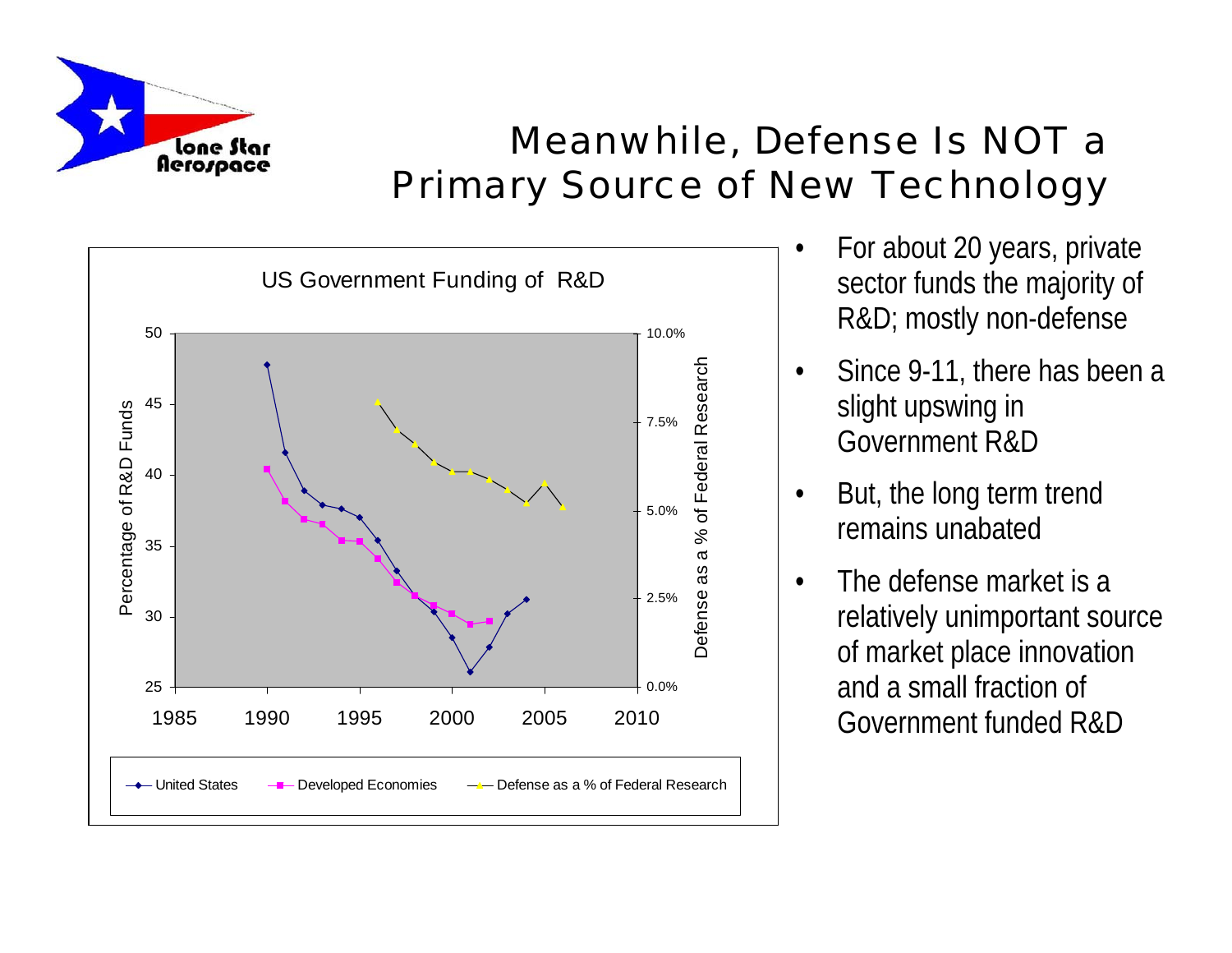

#### While Technology Accelerates, DoD Product Development Times are Getting Longer



Source: DAU, Lone Star Estimates based on more than 70 programs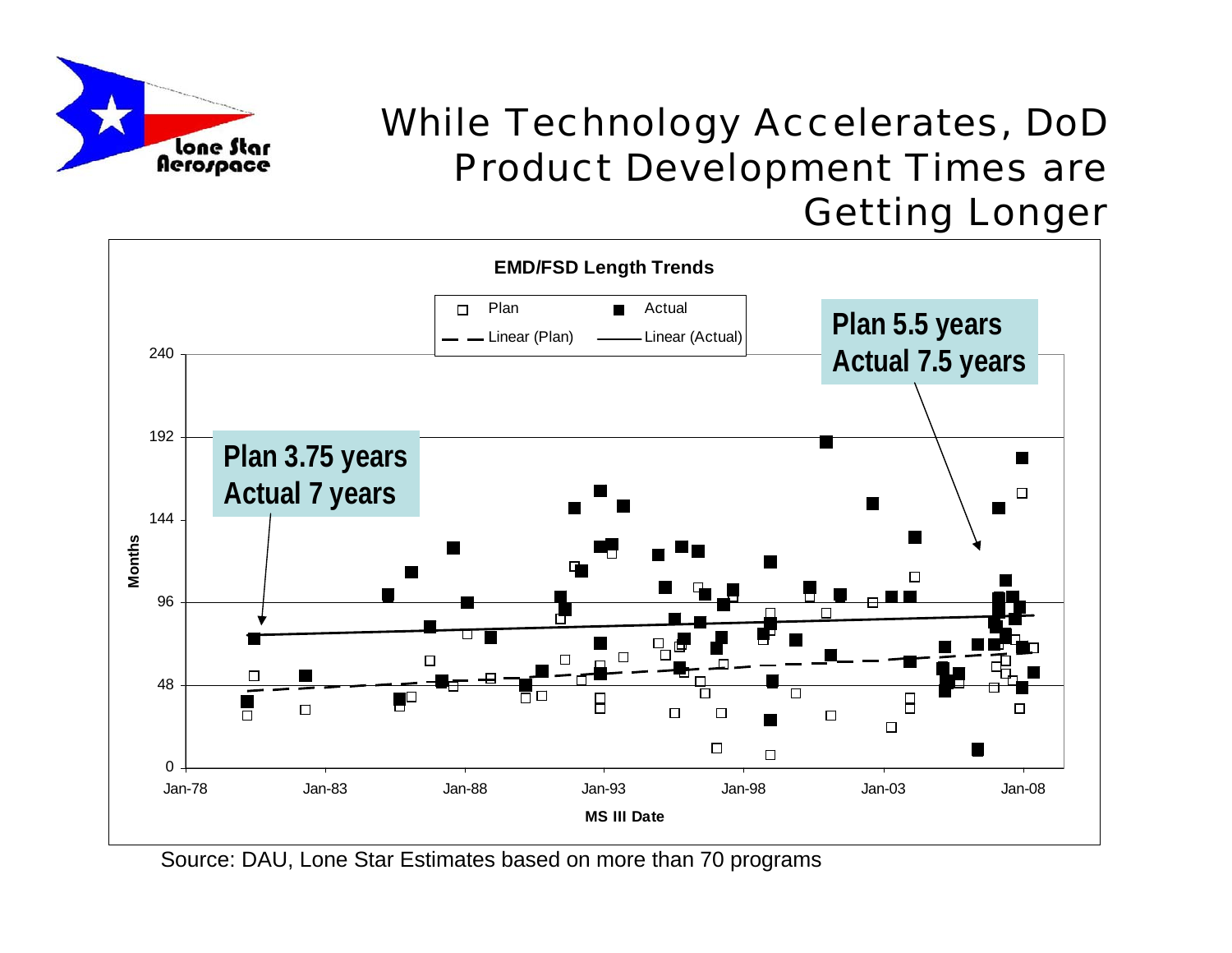

#### And… Aerospace and Defense Experience Levels are in Decline in Industry and Government



In addition to having fewer people in the industry, the people who are in the industry, are, on average, *less experienced than their historical counterparts*

Source: National Aerospace Commission and Lone Star Estimates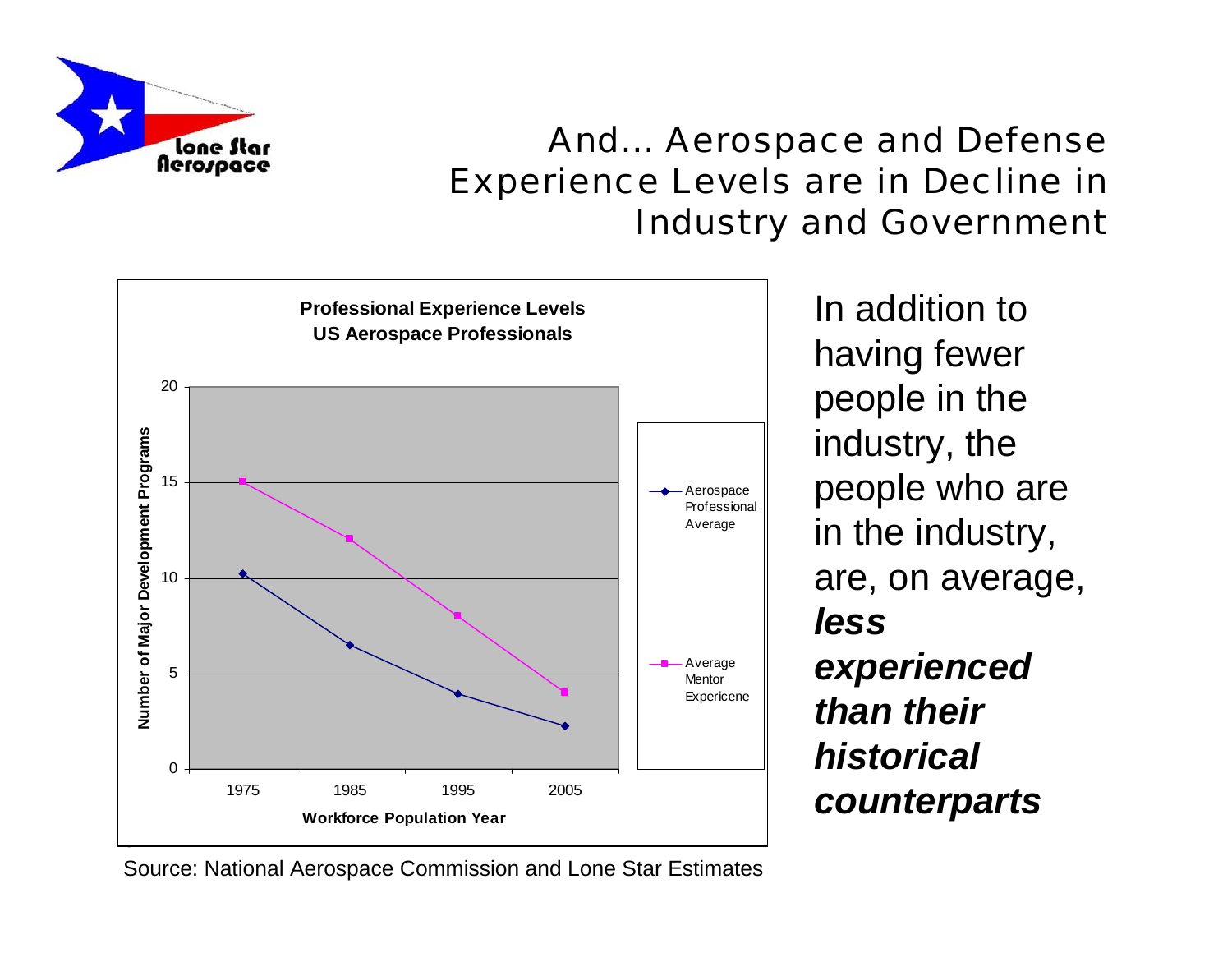

## Vicious Cycles

- • Programs stretch out
	- Fewer cycles of professional learning in DoD Engineering and Science Talent Pool
	- Harder to insert technology that is changing faster than our core products
	- Technology which we don't control
	- Technology which our engineers have less experience applying than their commercial counterparts
	- Which is one of the reasons program stretch out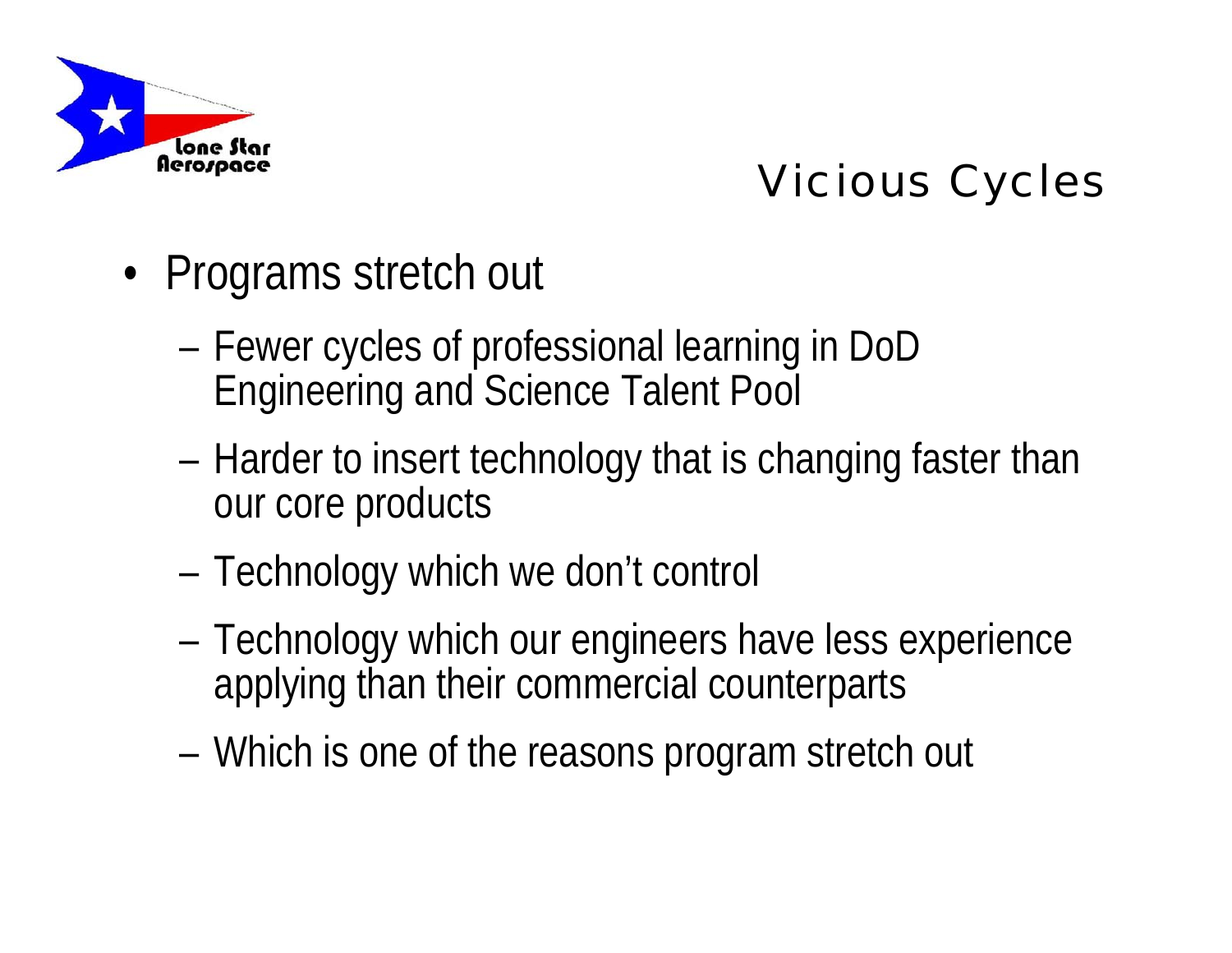

## What about Best Practices?

- • Different Procurement Commands have ideas about best practices, some of which simply are not supported by evidence
	- We can't share the most outrageous examples
- $\bullet$  CMMI is a good example of a "Best Practice" promoted across DoD
	- We have studied a large number of DoD Programs
	- We survey about 100 defense executives each year in industry and government
	- We survey several hundred product developers a year
- • Results
	- Negative correlation between actually using CMMI & believing it is a best practice
	- Negative (or no) correlation between CMMI rating & CPAR results
	- Consistent findings over a number of independent data sets, and in the case of CPAR – CMMI correlation by another firm